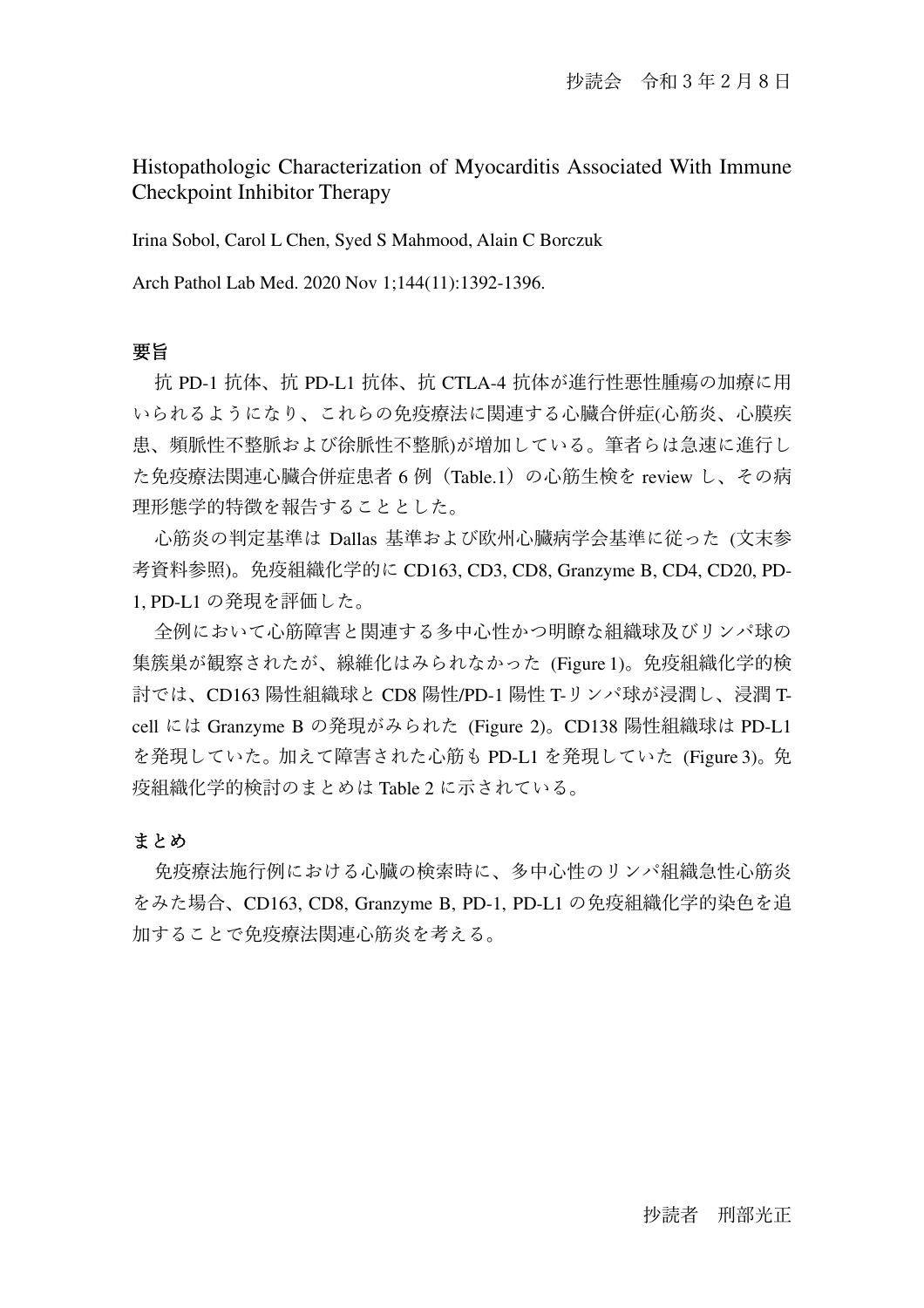| Patient        | Age,     | Cancer                   |                                                     |                          | <b>Time to First</b>     |                                                        |  |
|----------------|----------|--------------------------|-----------------------------------------------------|--------------------------|--------------------------|--------------------------------------------------------|--|
| No.            | $v/$ Sex | <b>Diagnosis</b>         | <b>Clinical History</b>                             | I/O Medication           | Symptoms, d <sup>a</sup> | Outcome                                                |  |
|                | 53/F     | Lymphoma                 | DM, hypertension, dyslipidemia                      | Atezolizumab             | 19                       | Resolution, 17 d                                       |  |
| $\overline{2}$ | 70/M     | Hepatocellular           | DM.                                                 | Pembrolizumab            | 6                        | Resolution, 2 mo                                       |  |
| 3              | 75/F     | Endometrial<br>carcinoma | No significant history                              | Tremelimumab, durvalumab | 21                       | Resolution, 14 d                                       |  |
| 4              | 71/M     | Melanoma                 | No significant history                              | Nivolumab, ipilimumab    |                          | Death (heart failure,<br>multisystem organ<br>failure) |  |
| 5              | 75/M     | Pancreatic<br>carcinoma  | DM, hypertension, dyslipidemia                      | Nivolumab                | 38                       | Resolution (partial), 20 d                             |  |
| 6              | 83/F     | Melanoma                 | Hypothyroidism, hypertension,<br>dyslipidemia, COPD | Nivolumab                | 21                       | Resolution, 7 d                                        |  |

Table 1. Summary of Clinical Features of the 6 Patients

Abbreviations: COPD, chronic obstructive pulmonary disease; DM, diabetes mellitus; I/O, immune oncology.

<sup>a</sup> After last dose of immune-oncology agent.





Histology of immune checkpoint myocarditis. A, Inflammation is seen between cardiac myocytes multifocally. B, Diffuse infiltrates of mononuclear cells, many of which are histiocytic and associated with myocyte destruction. C, Higher magnification shows myocyte injury with patch of lymphocytes and histiocytes. D, Trichrome stain shows myocyte destruction in the absence of fibrosis (hematoxylin-eosin, original magnifications ×50 [A], ×100 [B], and ×150 [C]; trichrome stain, original magnification ×100  $[D]$ ).

Figure 2.



Immunohistochemical characterization of the inflammatory infiltrate. A, CD163 immunostaining confirms numerous histiocytic cells. B, Same area showing CD8-positive T cells. C, The same cells are positive for PD-1. D, Granzyme B highlights a subset of the lymphocyte population (diaminobenzidine immunohistochemistry, original magnification ×150).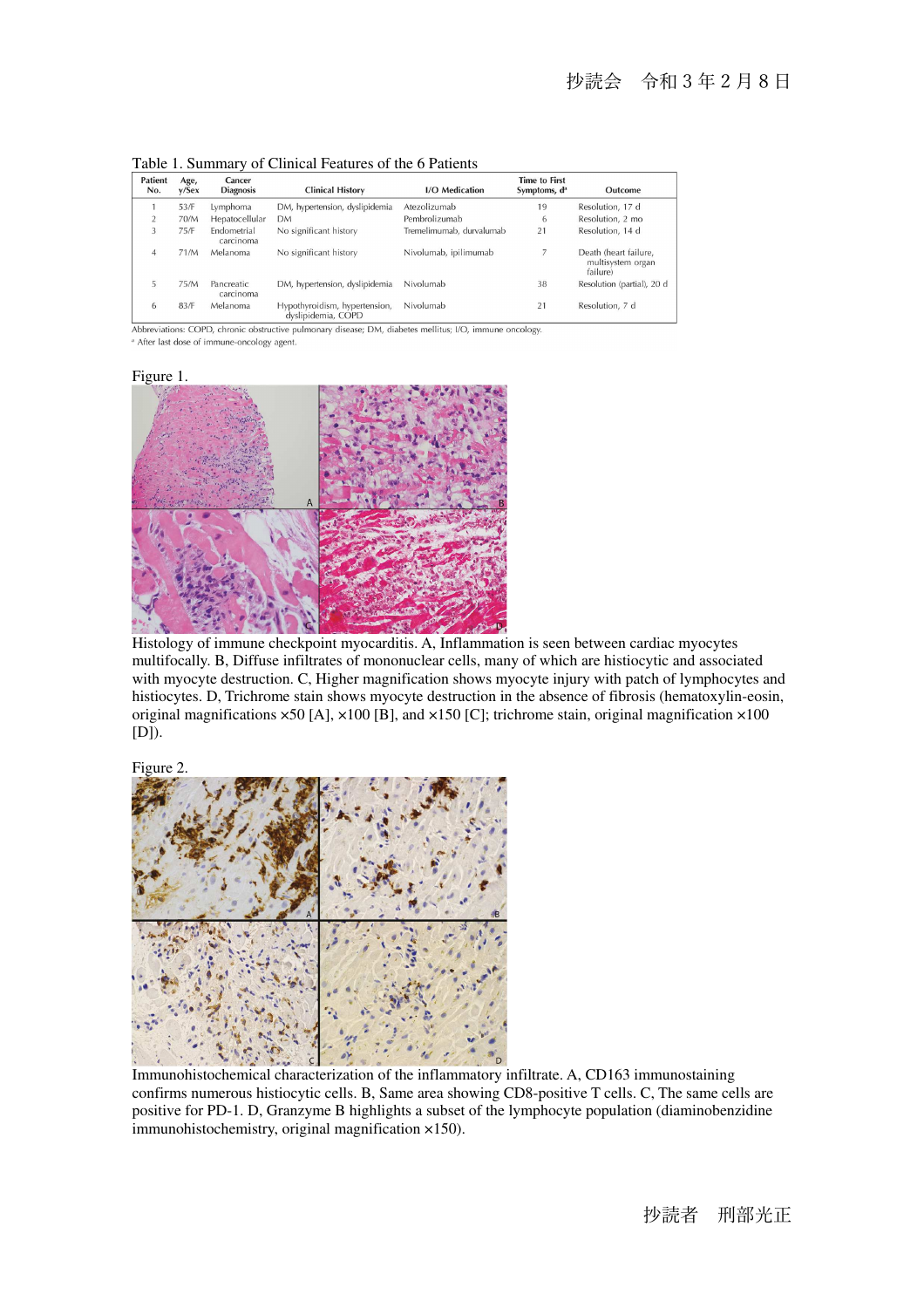

Myocarditis and programmed death ligand-1 (PD-L1) immunohistochemistry. A, An area of myocarditis on the right, with uninvolved myocardium on the left. B, PD-L1 immunoreactivity (SP263 clone) is seen in area of injury. Endocardium was also immunoreactive (not shown). C, High-power view of an area of myocarditis. D, The same area shows PD-L1 (SP263 clone) immunoreactivity in histiocytic cells (bottom left) and immunoreactivity of myocytes (top left and right) (hematoxylin-eosin, original magnifications ×50 [A] and ×150 [C]; diaminobenzidine immunohistochemistry, original magnifications ×50 [B] and  $\times 150$  [D]).

| Table 2. Immunohistochemistry Results in Myocardial Biopsies |  |  |
|--------------------------------------------------------------|--|--|
|--------------------------------------------------------------|--|--|

| <b>Patient</b> |          |           |         |                   |                          |                          |                          | $PD-L1b$        |             |                        |
|----------------|----------|-----------|---------|-------------------|--------------------------|--------------------------|--------------------------|-----------------|-------------|------------------------|
| No.            | CD163    | CD3       | CD8     | <b>Granzyme B</b> | $CD4^a$                  | CD20                     | $PD-L1b$                 | <b>Myocytes</b> | <b>PD-1</b> | Other                  |
|                | $^{+++}$ | ---       | ---     | $^{++}$           | $^+$                     | $\overline{\phantom{m}}$ | $++$                     | $^{++}$         | $^{++}$     |                        |
| ∽              | $^{+++}$ | ---       | $++$    | $++$              | $^+$                     | $\overline{\phantom{0}}$ | $++$                     | $++$            | NP          | Rare eos               |
| $\cdot$        | $+++$    | ---       | ---     | $+ +$             | $+ +$                    | $\overline{\phantom{a}}$ | $-1$                     | $^{++}$         | $++$        | Rare eos               |
| 4              | $+ +$    | $^{++}$   | $++$    | $++$              | $\overline{\phantom{0}}$ | $\overline{\phantom{a}}$ | $++$                     | $++$            | $++$        | Rare CD56 <sup>+</sup> |
| $\mathcal{L}$  | $+++$    | $^{++}$   | $^{++}$ | $++$              | $^+$                     | ÷                        | $\overline{\phantom{0}}$ | $^{++}$         | $++$        | Rare CD56 <sup>+</sup> |
| 6              | $^{+++}$ | when when | min min | NP                | $\!$                     | -                        | $^{++}$                  | ---             | $^{++}$     | Rare CD56 <sup>+</sup> |

Abbreviations: eos, eosinophils; NP, not performed; PD-1, programmed death receptor-1; PD-L1, programmed death ligand-1; -, no cells; +, rare cells; +, rare cells; +, rare cells; +, rare cells; +, rare cells; +, rare cells

<sup>a</sup> CD4-positive cells reflect strongly staining lymphocytes. Histiocytic cells were also CD4 positive, weakly.<br><sup>b</sup> This reflects results of both SP263 and SP142 clones. PD-L1 is scored in inflammatory cells and myocytes s